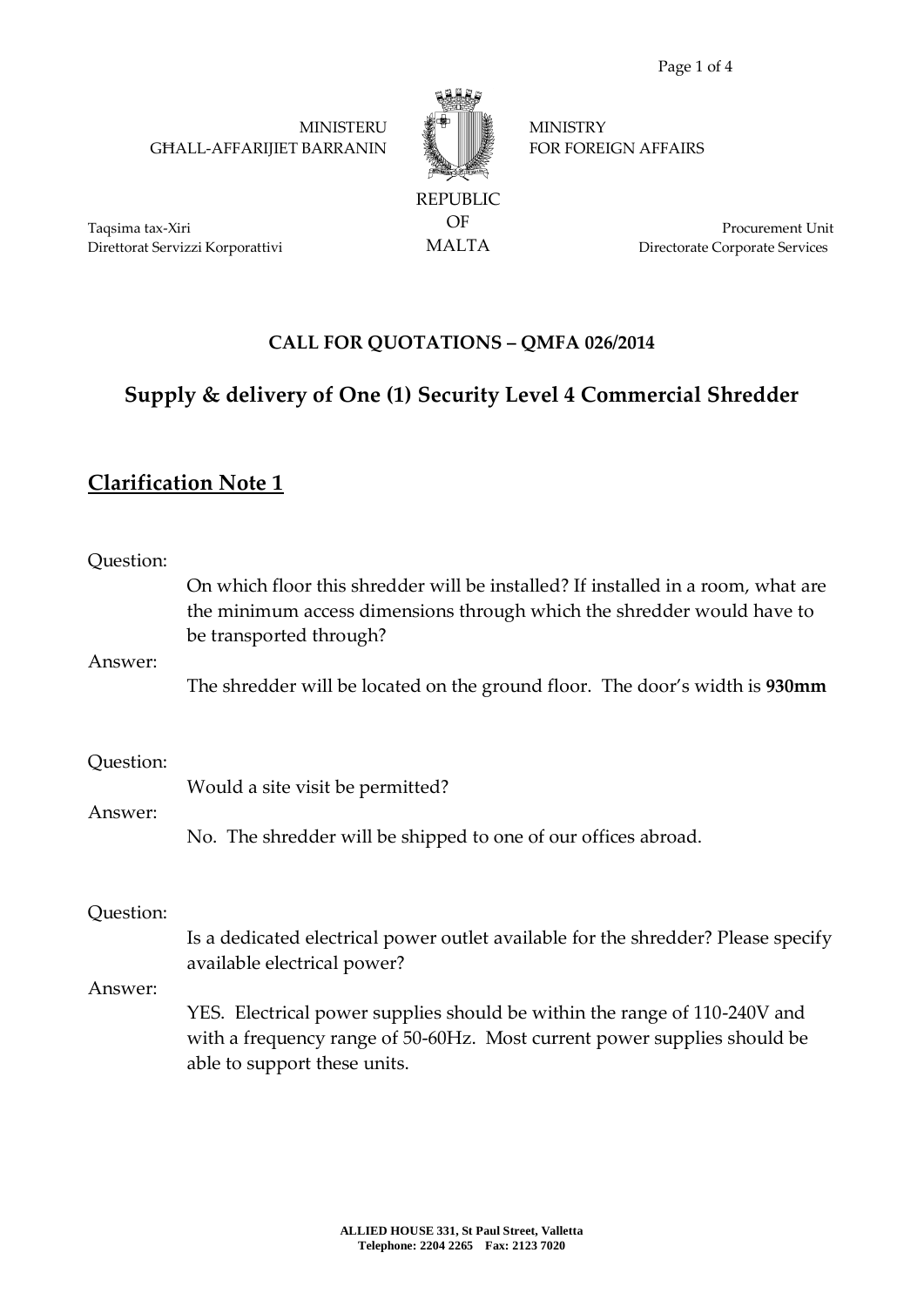| Question:<br>Answer: | Is the shredder to be located in a confined space/room? Please quantify<br>available space for the shredder?<br>YES. Space will be provided depending on the shredder that will be made<br>available. We are flexible as to space. |
|----------------------|------------------------------------------------------------------------------------------------------------------------------------------------------------------------------------------------------------------------------------|
| Question:<br>Answer: | Is there adequate air circulation in the designated space/room where the<br>shredder will be installed.<br>YES.                                                                                                                    |
| Question:            | Would a Level 4 shredder that takes 100 pages be acceptable?                                                                                                                                                                       |
| Answer:              | YES.                                                                                                                                                                                                                               |
| Question:            | Would a Level 2 shredder that takes 550 pages be acceptable?                                                                                                                                                                       |
| Answer:              | NO.                                                                                                                                                                                                                                |
| Question:            | Would a 5 week delivery period be acceptable?                                                                                                                                                                                      |
| Answer:              | YES.                                                                                                                                                                                                                               |
| Question:<br>Answer: | Can you please extend the closing date by at least 10days due to the coming<br>liturgical season (Easter)?<br>NO.                                                                                                                  |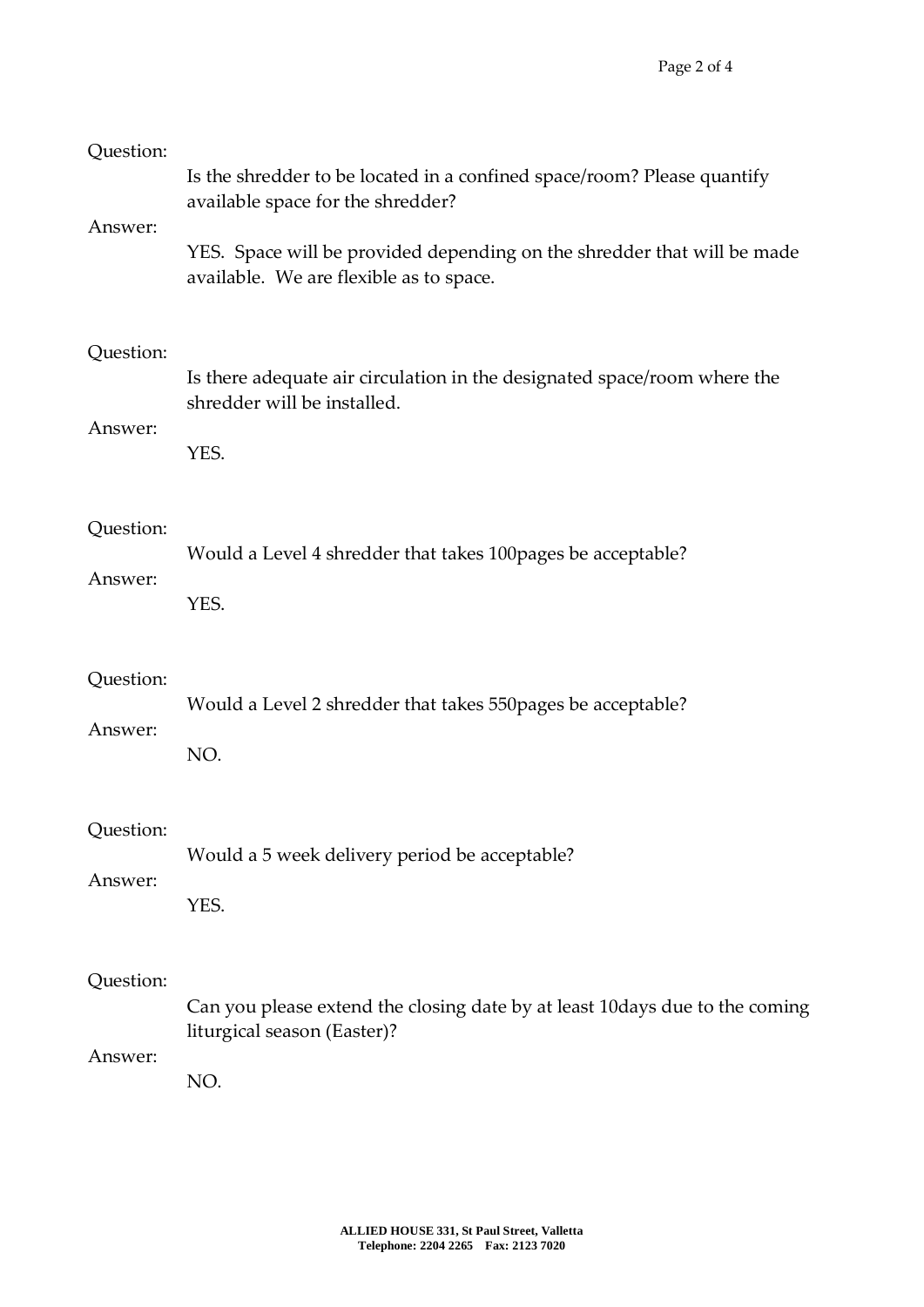| Question:            | Average quantity of material shredded in a day, month or year?                                                                            |
|----------------------|-------------------------------------------------------------------------------------------------------------------------------------------|
| Answer:              | We do not have this information in hand                                                                                                   |
| Question:<br>Answer: | Material Shredded - Paper @ 80gsm weight, cardboard, plastic, banknotes,<br>computer printouts, loose leaf binders?<br>80gsm weight paper |
| Question:            | Any element of dampness or contamination?                                                                                                 |
| Answer:              | Possible dampness                                                                                                                         |
| Question:            | Is a feeding conveyer belt necessary?                                                                                                     |
| Answer:              | NO                                                                                                                                        |
| Question:            | Do you need a compaction system for the generated waste?                                                                                  |
| Answer:              | N <sub>o</sub>                                                                                                                            |
| Question:            | Do you require a dust extraction system?                                                                                                  |
| Answer:              | Yes                                                                                                                                       |
| Question:            | Is three phase supply available in place?                                                                                                 |
| Answer:              | N <sub>o</sub>                                                                                                                            |